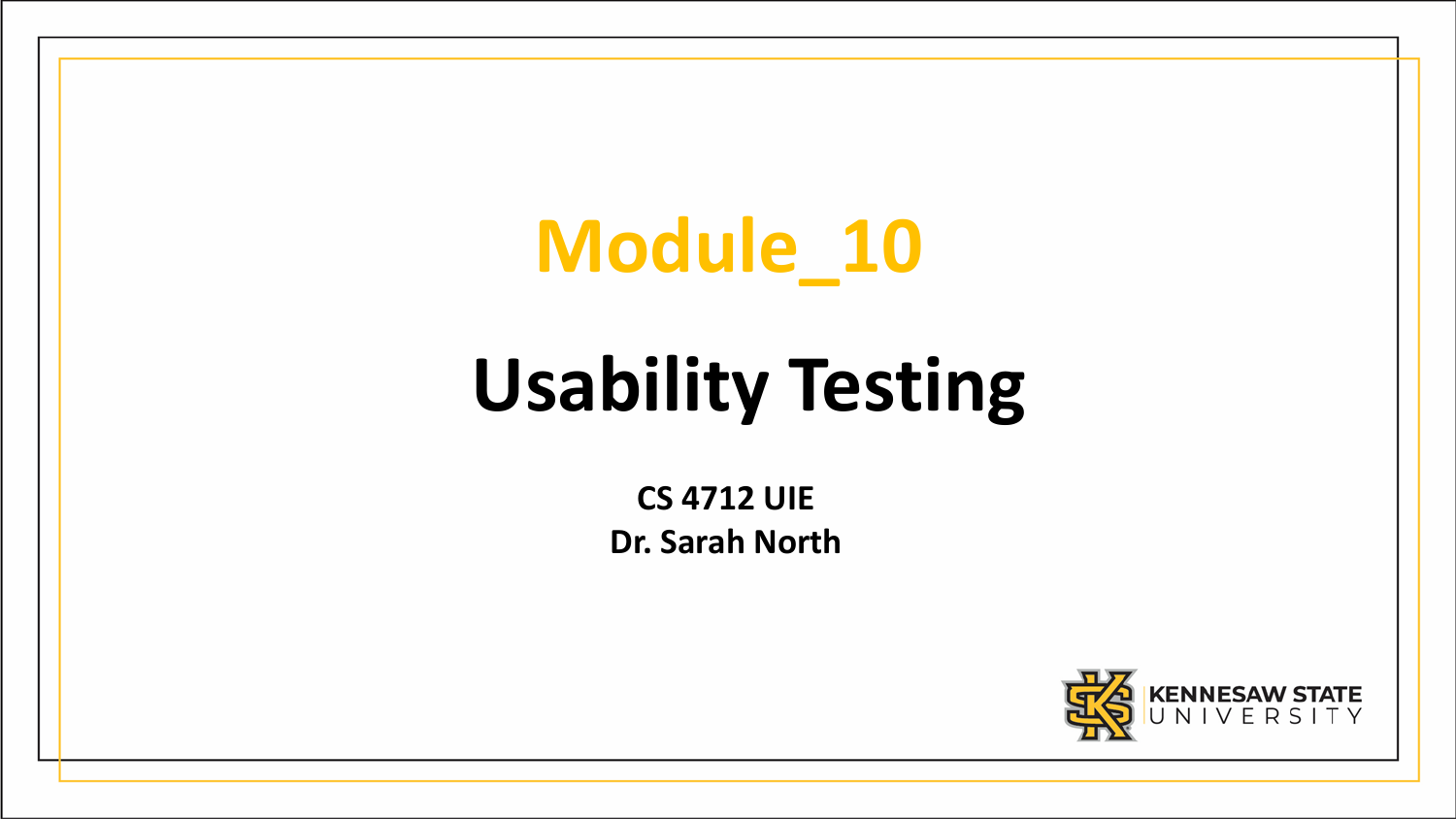## **Introduction and Background**

- Usability testing was created to maximize user satisfaction. Bad design will hinder use, comfort, and gratification.
- Overall lowering the chances of a customer becoming a returning customer. One must understand the purpose of the product, the user, methods of testing, data, and one must know how to analyze this information.

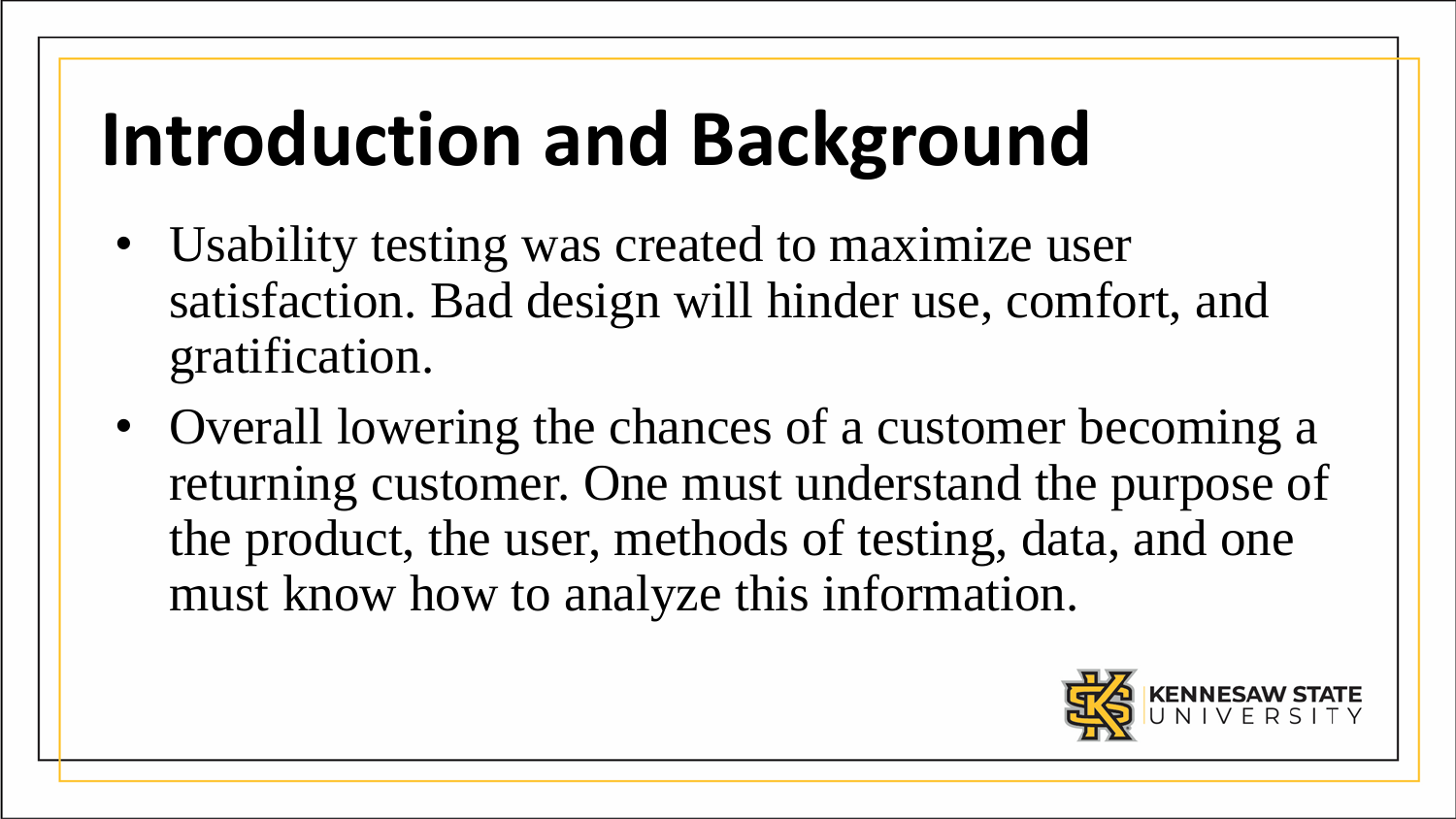# **Usability testing**

- Usability can be defined as "the extent to which a product can be used by specified users to achieve specified goals with effectiveness, efficiency, and satisfaction in a specified context of use." (Barnum 2011)
- The practice of usability testing started around the early 1980s and was known to be very cost effective and time consuming. Only people with extensive knowledge in experimental psychology, cognitive science or human factor engineering were able to conduct these tests

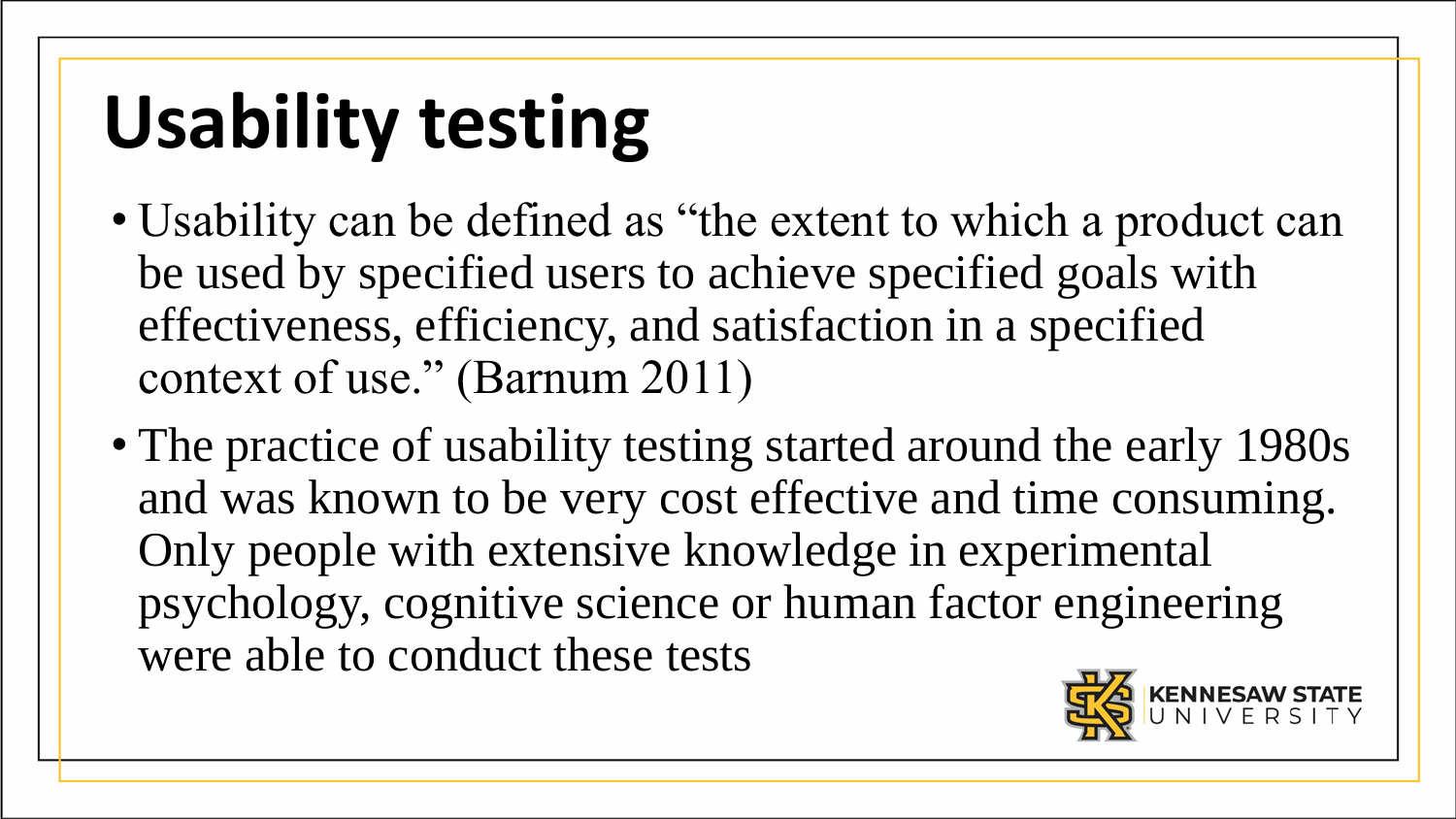## Usability testing Cont...

- It is costly to conduct 30-40 people for research purpose to have accurate data.
- In the 1990s, *Jakob Nielsen and Tom Landauer* discovered a new experimental method for usability studies.
- They found that you can test five users and the data would still come out accurate. It may take a few more tests and revisions to get the project flawless for the users but it will ultimately still save you a massive amount of time and money.

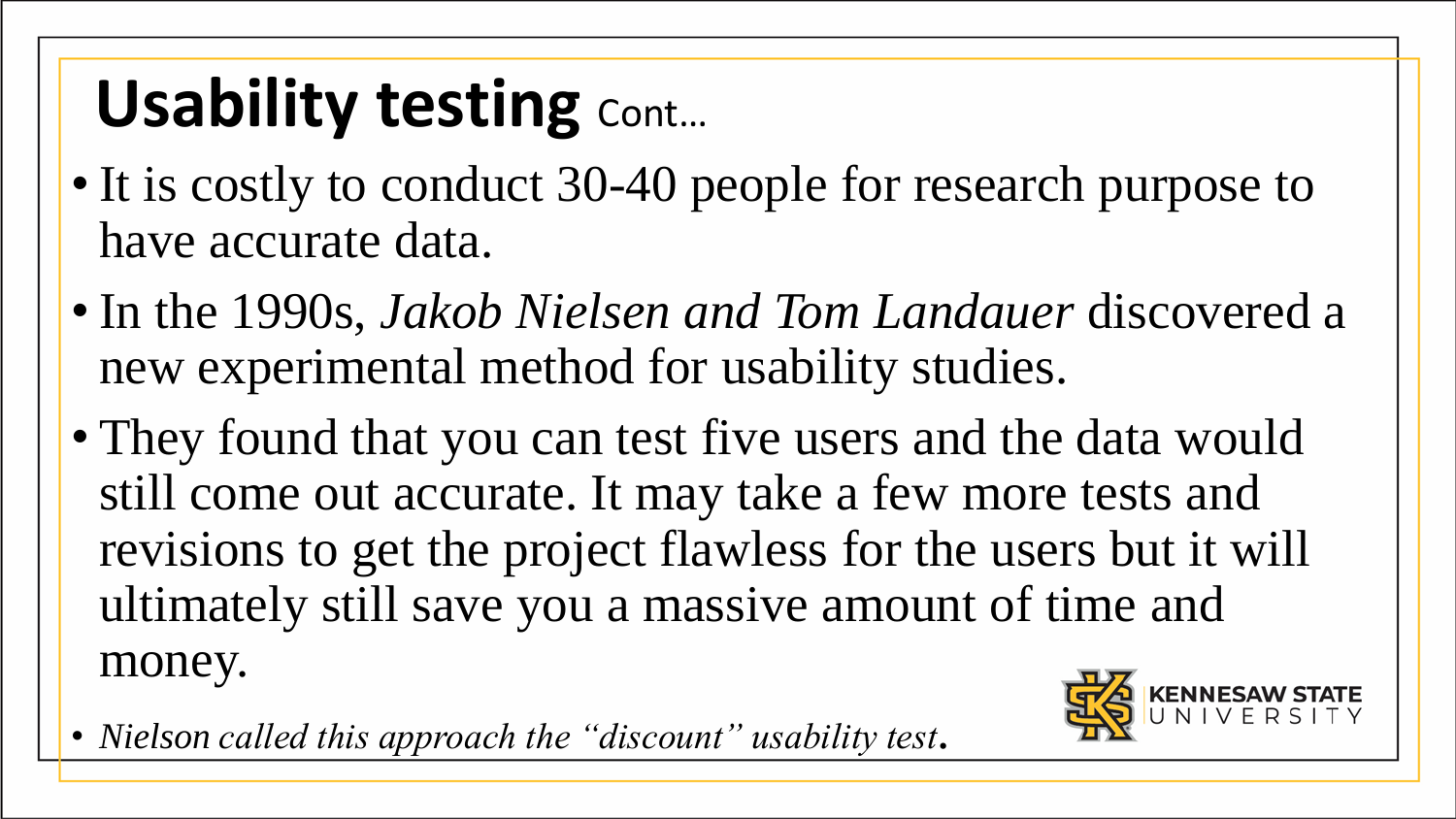#### **Purpose and Importance of Usability**

- Doing usability testing the right way, at right time with the right set of people reduces the risk of building the wrong product; thereby saving time, money and other precious resources.
- Usability testing is extremely important in today's web development and program design.

Unnecessary functions can make your development look clunky and unappealing.

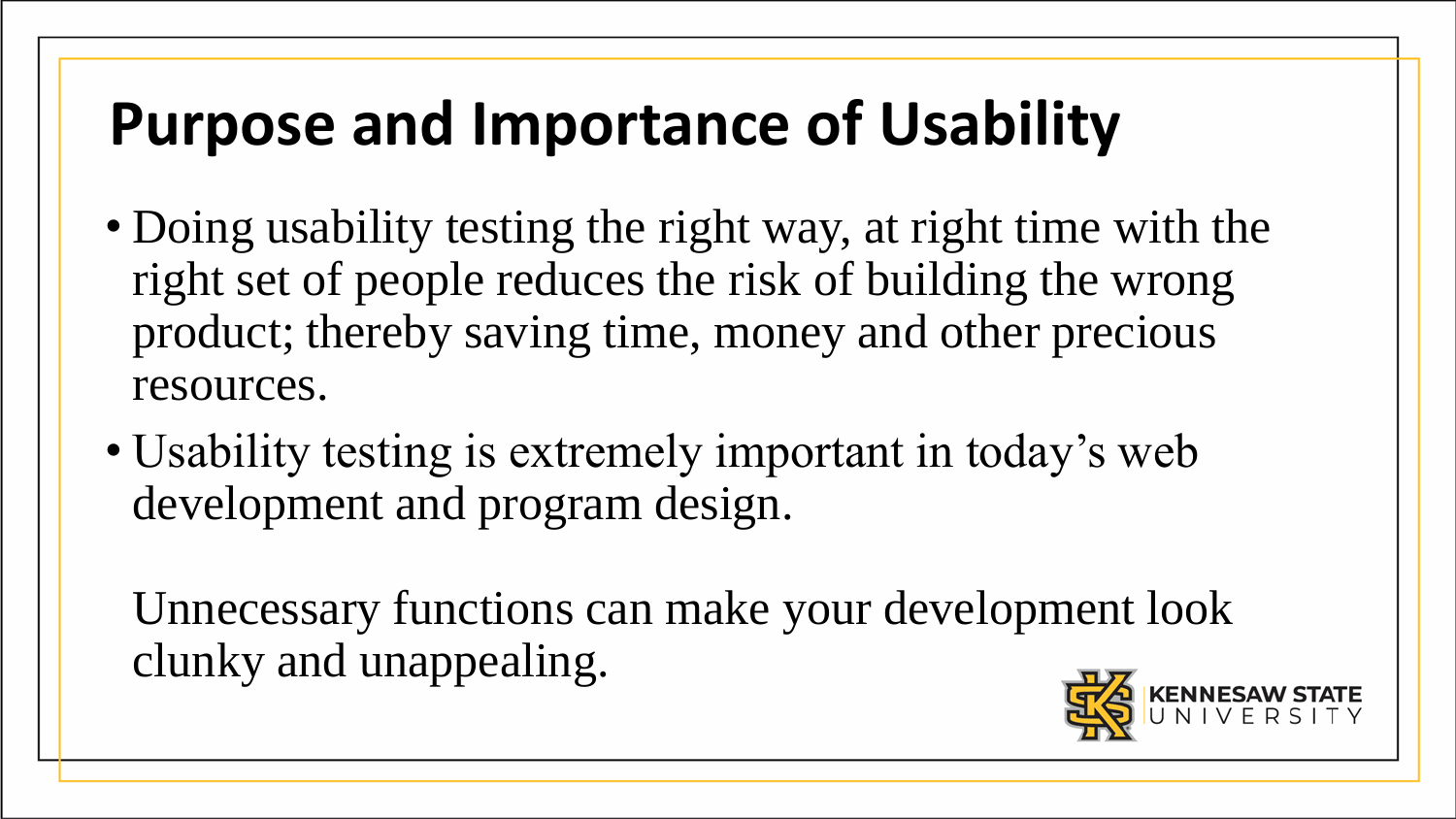#### **Purpose and Importance of Usability**

- If a user finds your website or program difficult or confusing to use, they will leave and find a better version of what they are looking for.
- During your usability testing, if you notice that none of the users are paying attention or using a function then either make it useful to the users or remove the function.
- For successful testing, the developer needs to look at five quality components that make up a great product.

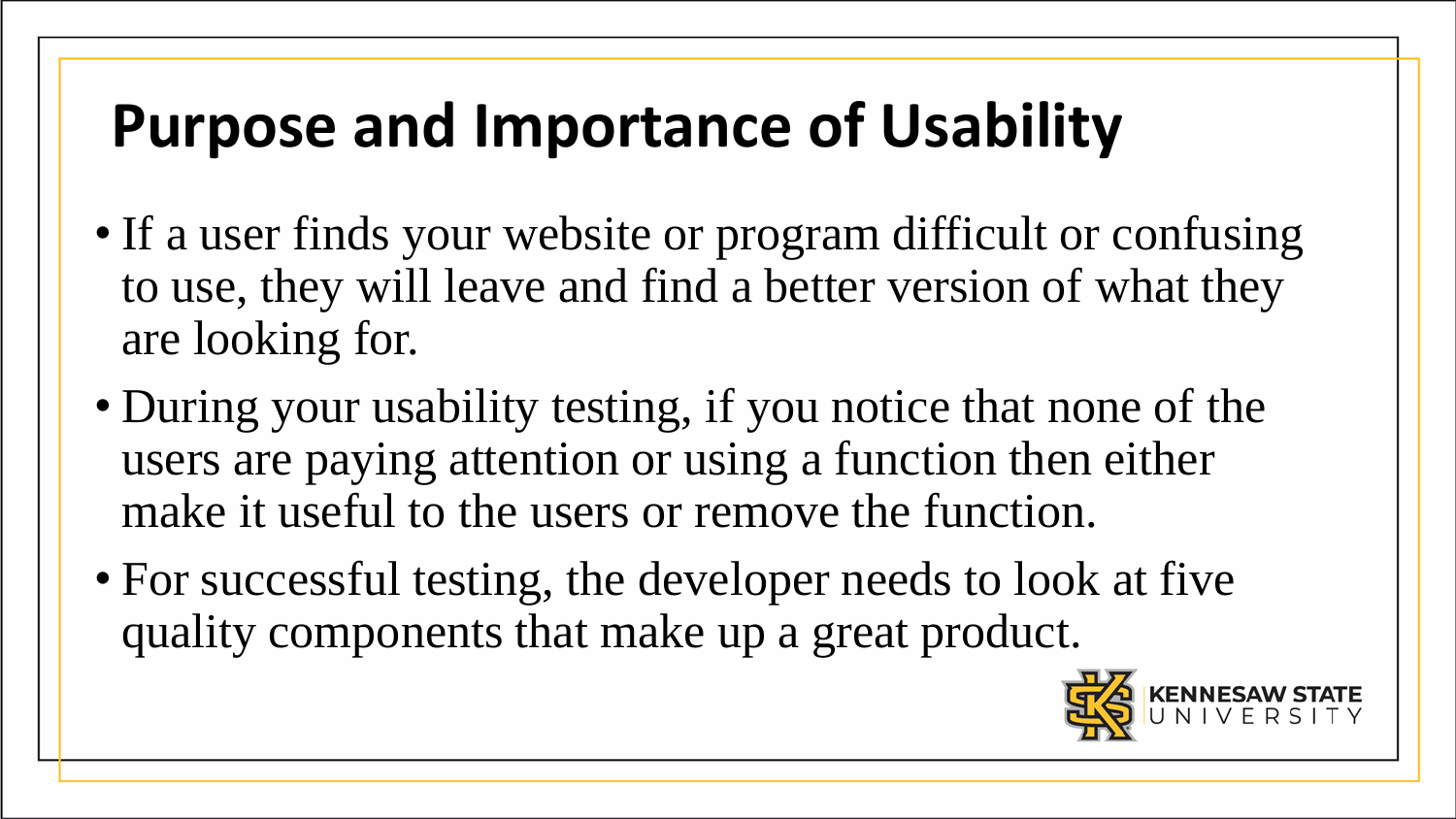- **Learnability**: How easy is it for the users to understand the functions and abilities of the product?
- **Efficiency**: Does the product have accurate information and quick response time?
- **Memorability**: If the user accessed the product months after the implementation date, could they remember the steps to use the product?
- **Errors**: Does the user find any errors while using this product? How severe are the errors?
- **Satisfaction**: Are the users happy with the design and purpose of the product?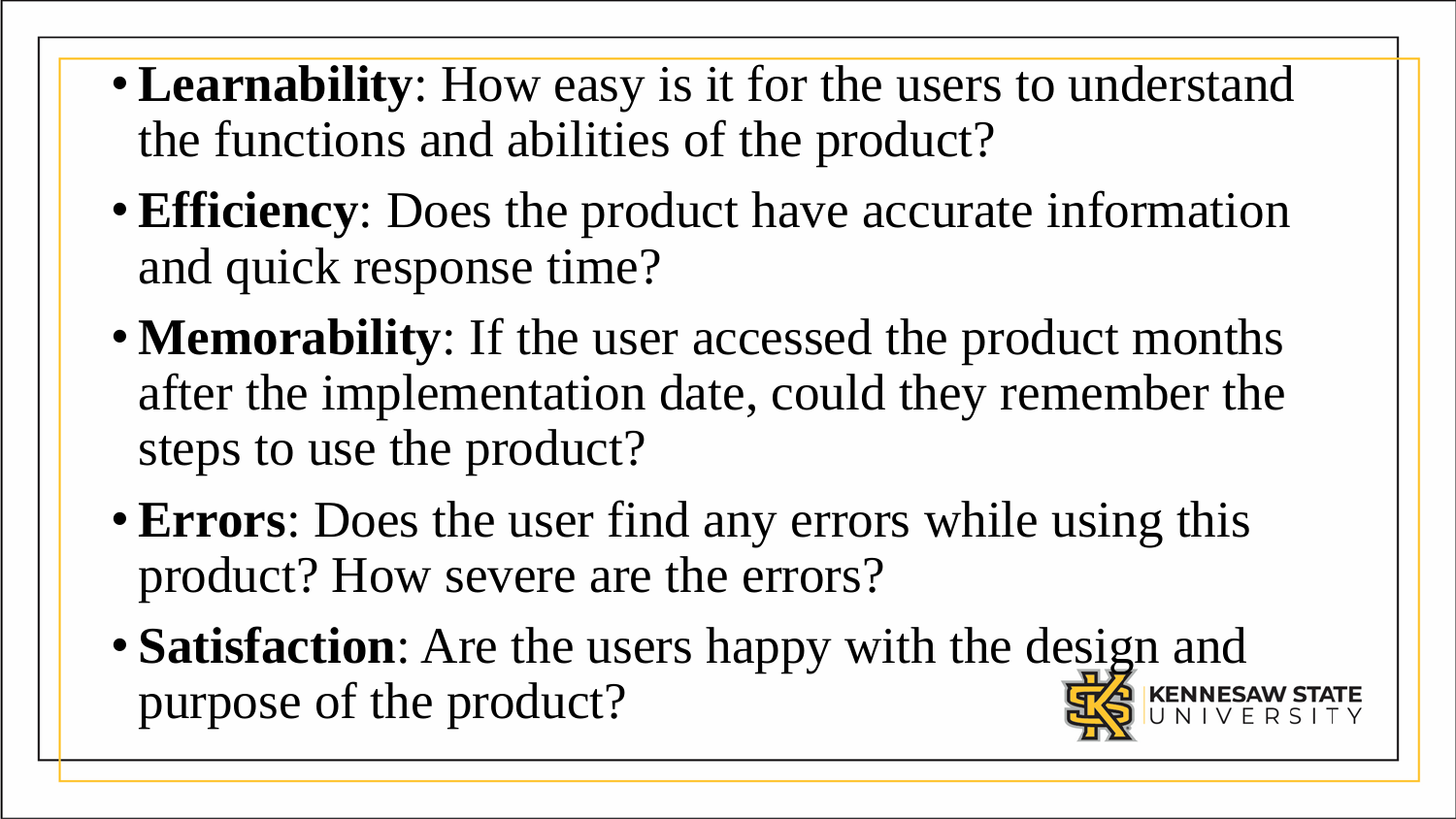A great example of this is "if the user perceives that the online bill-paying feature offered by her bank is not worth the effort to set up and use, then she will continue to write checks, put stamps on envelopes, and mail in her payments." (Barnum 2011) Our goal is to make sure the product fits the users' needs not what the developer thinks is best for the product.

The greater the results of the usability testing the more of an impact the product has on the users. If the product cannot fulfil the goals of the user what is the purpose of creating it?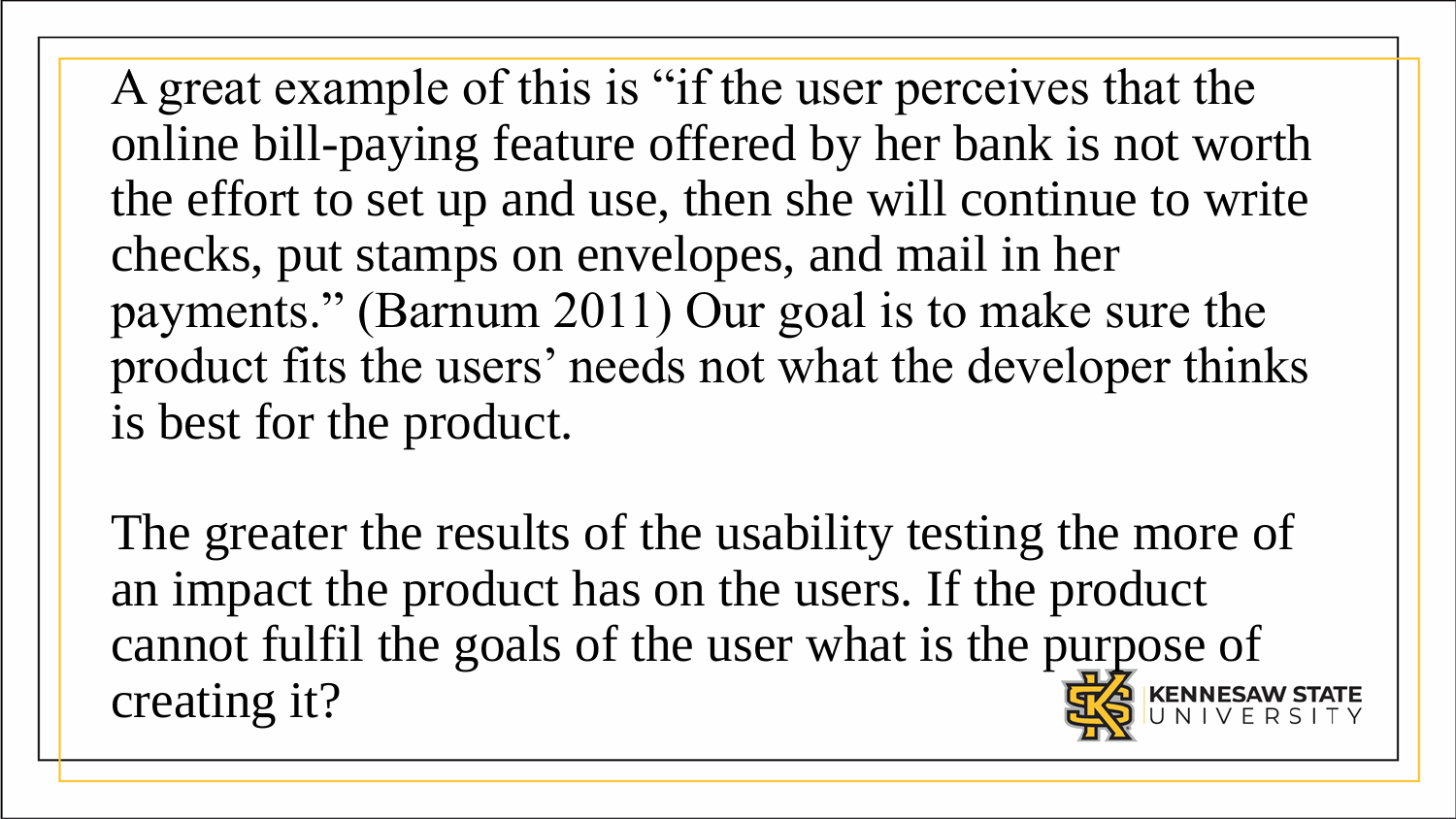- With these five quality components, usability testing can be more important than the price or performance of a development because being able to use the interface and understand it can save the company time and money on support lines. If they do not understand the functions, they will not use them.
- Users that are happy with your product can also promote your work by spreading the word to other interested customers. The users decide when a product is easy to use not the developers because those developers have more of a technological sense than the full-time user and will give inaccurate results.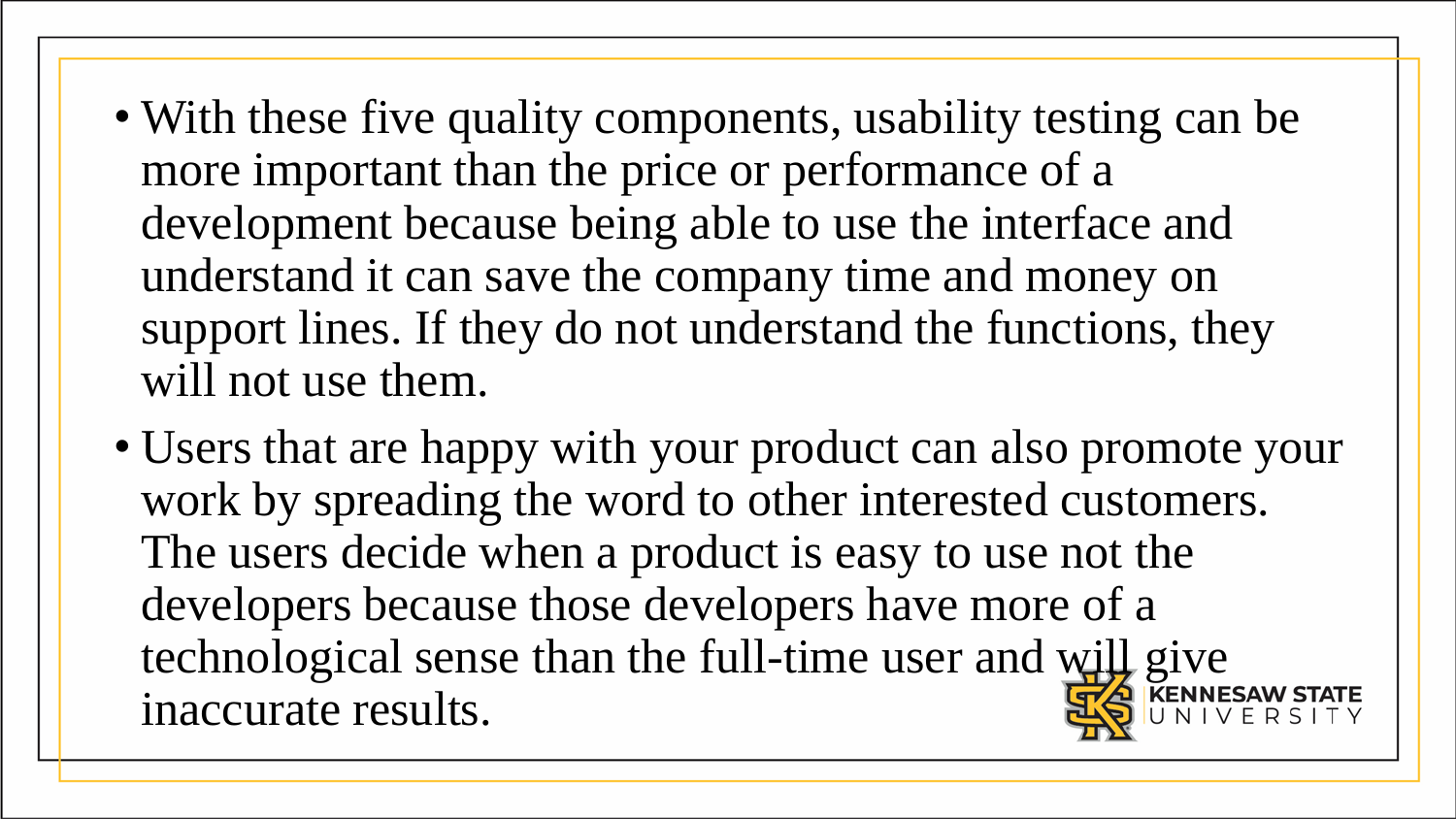#### **Scope and Environment of Usability**

- One of the first steps in each round of usability testing is to develop a plan for the test.
- The purpose of the plan is to document what you are going to do, how the test is going to be conducted, what data need to be captured, number of users involved in the test, and what scenarios you will use.
- All this is done in the scope and environment of usability testing.
- The usability specialist meets with the site or product owner and members of the development team to make decision on the plan and later circulates a draft to management and the team and get feedback from everybody before coming to a final decision in what is to be tested.  $\frac{1}{\sqrt{2}}$  KENNESAW STATE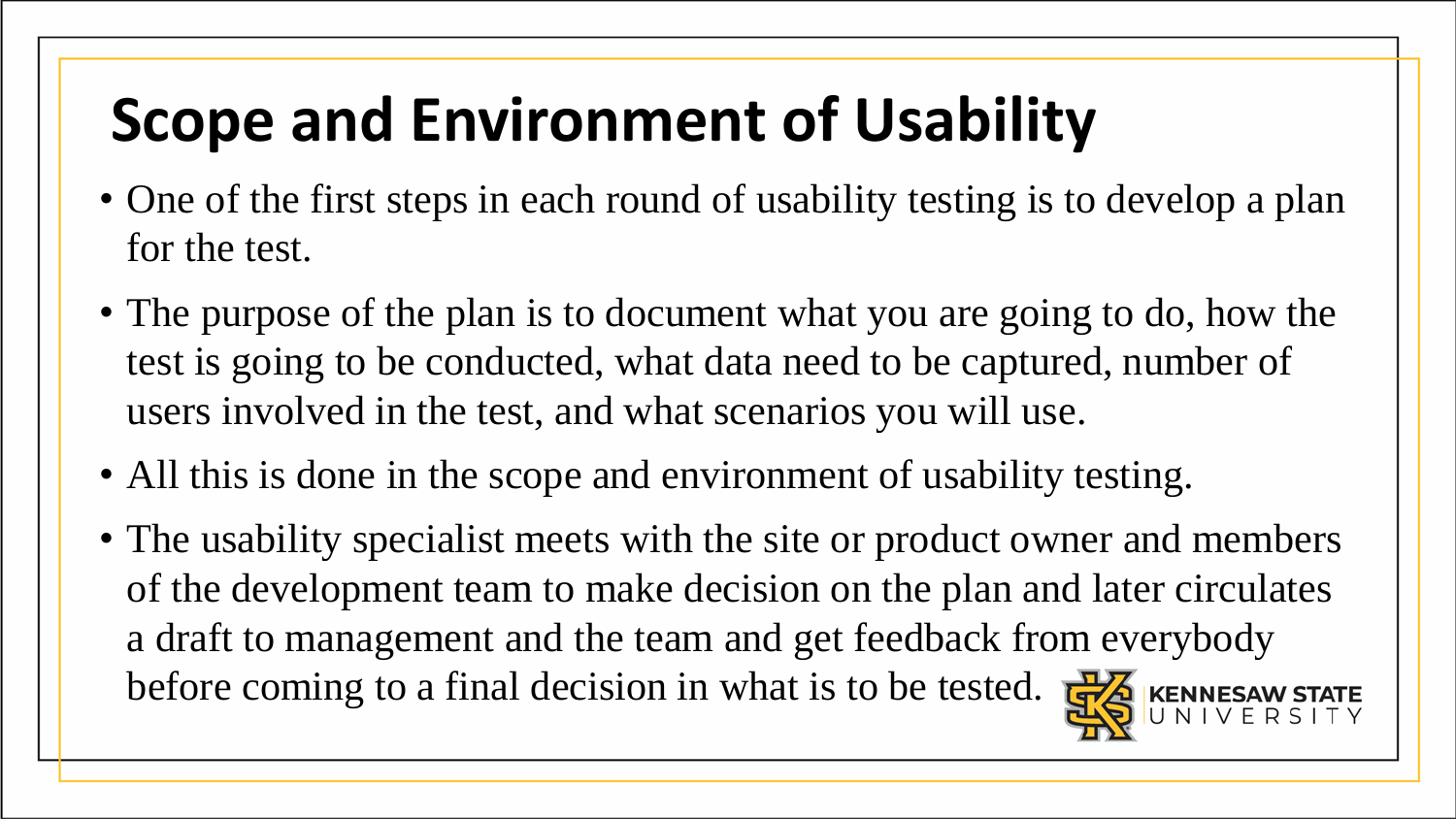### **Scope and Environment of Usability**

- Indicating when and where the test will be done. If a schedule have been set, being specific about how many sessions will held in a day and exactly what times the sessions will be.
- The Environment of the software guides the development of the testing of usability. Accommodating to the specific users of the interface rather than a random group of participates.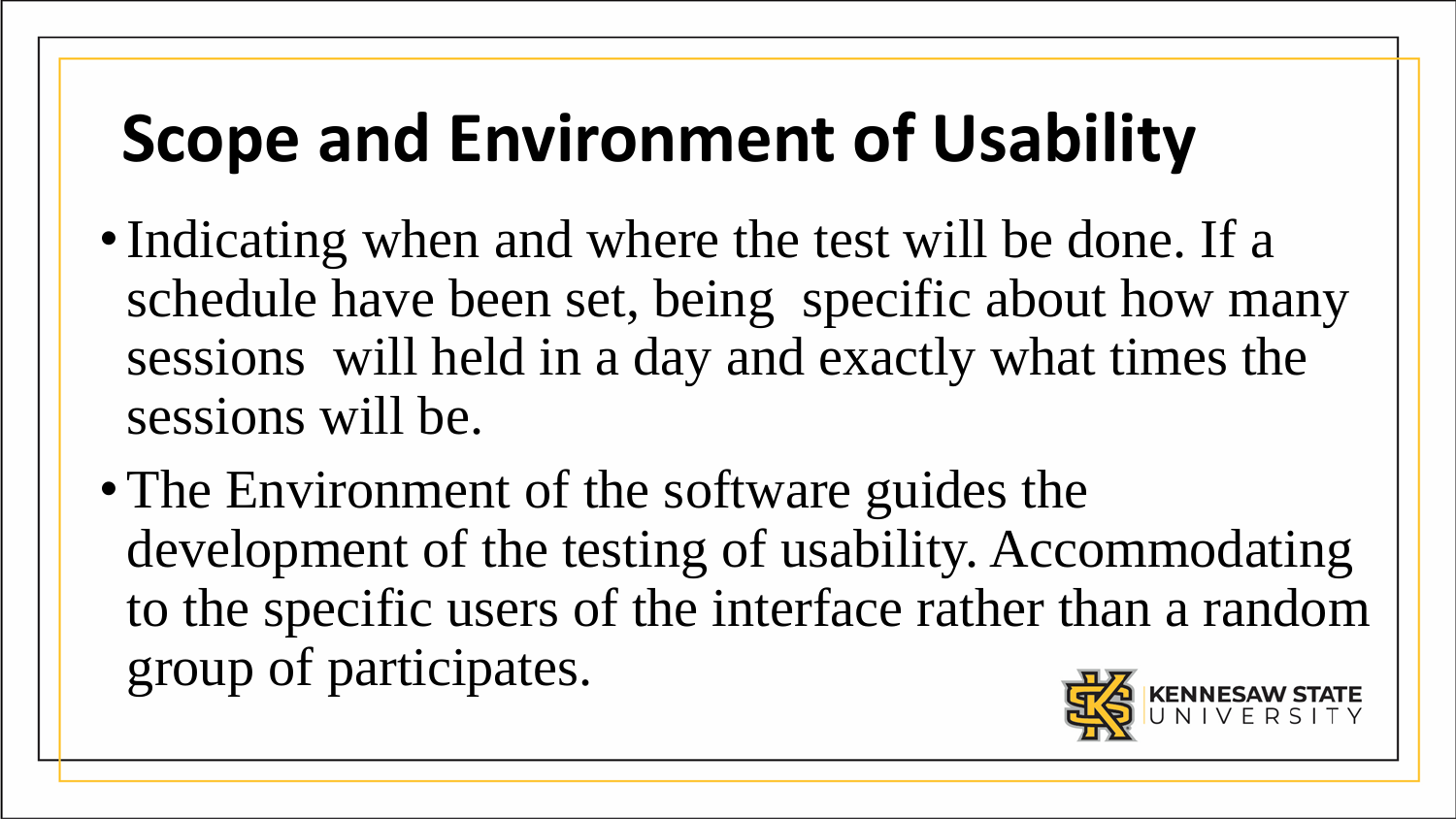#### **Scope and Environment of Usability Cont...**

Environment is the last step before conducting a usability test. The area where the test and observation have to be prepared. The process needs to go through for the test to be ready include

Arranging the equipment and the props

- Preparing the product
- Adjusting the audio and video controls
- Preparing the data-logging materials or software
- Labeling tapes and disks

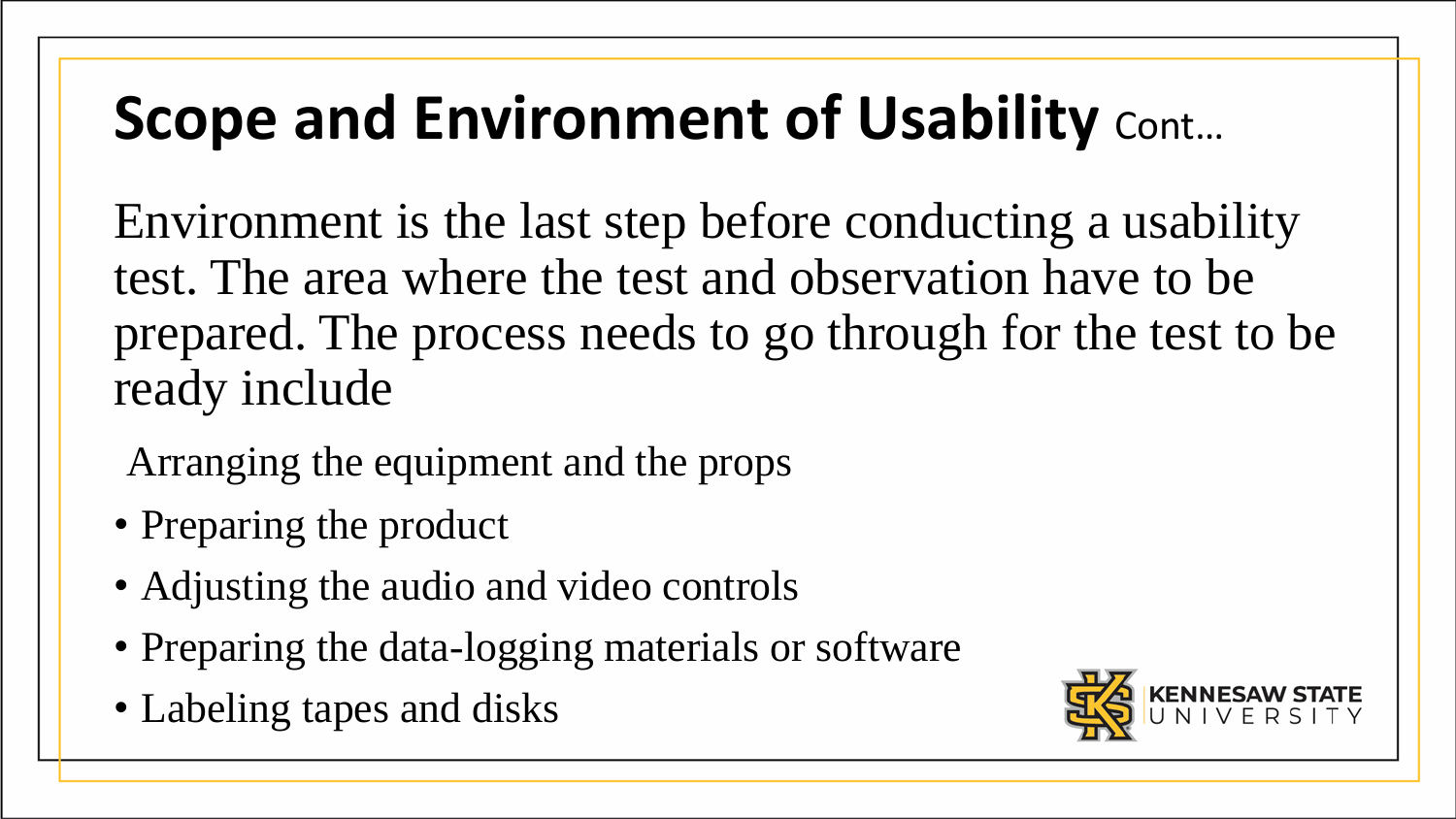The environment is referred to the importance of the interface to the users that will be using the selected software.

So, in all when deciding to select a method of experiment/review of a software one must take in account the group of people needed to give critic to the software.

In most cases these critics are the people using that software on a day to day basis.

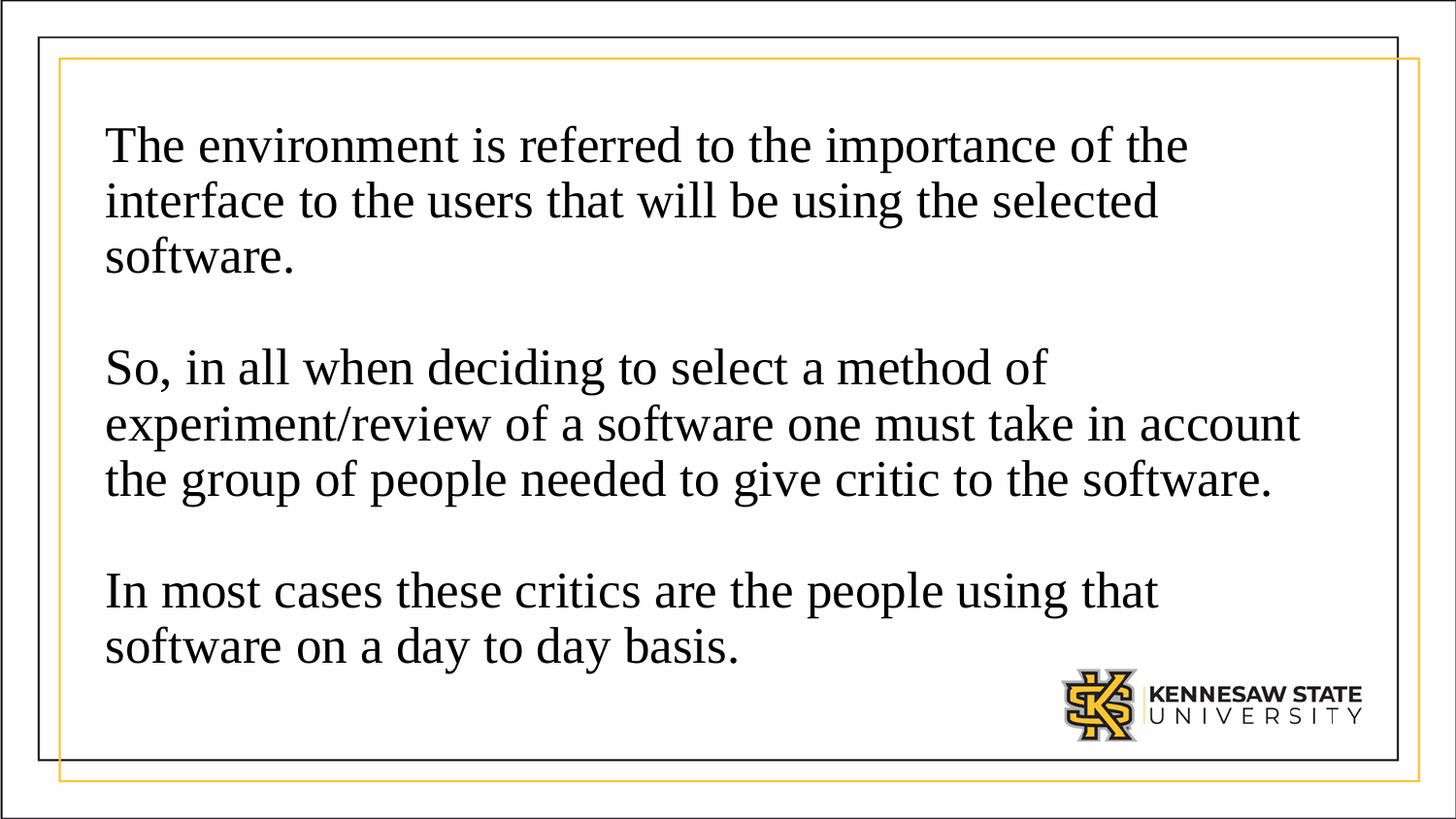### **Usability Experiments**

- With the advent of Lean UX, a kind of science of design the ability to design and conduct an experiment should now be an important part of every designer's skill set. But what is a design experiment? How do you develop an experiment? And how can you trust the results?(Hodgson, 2014).
- Experiment is a specific method with a specific procedure and a set of rules. It is a well-proven scientific procedure that is used to test a hypothesis. It is conducted by making a change in one thing and then looking to see if that changes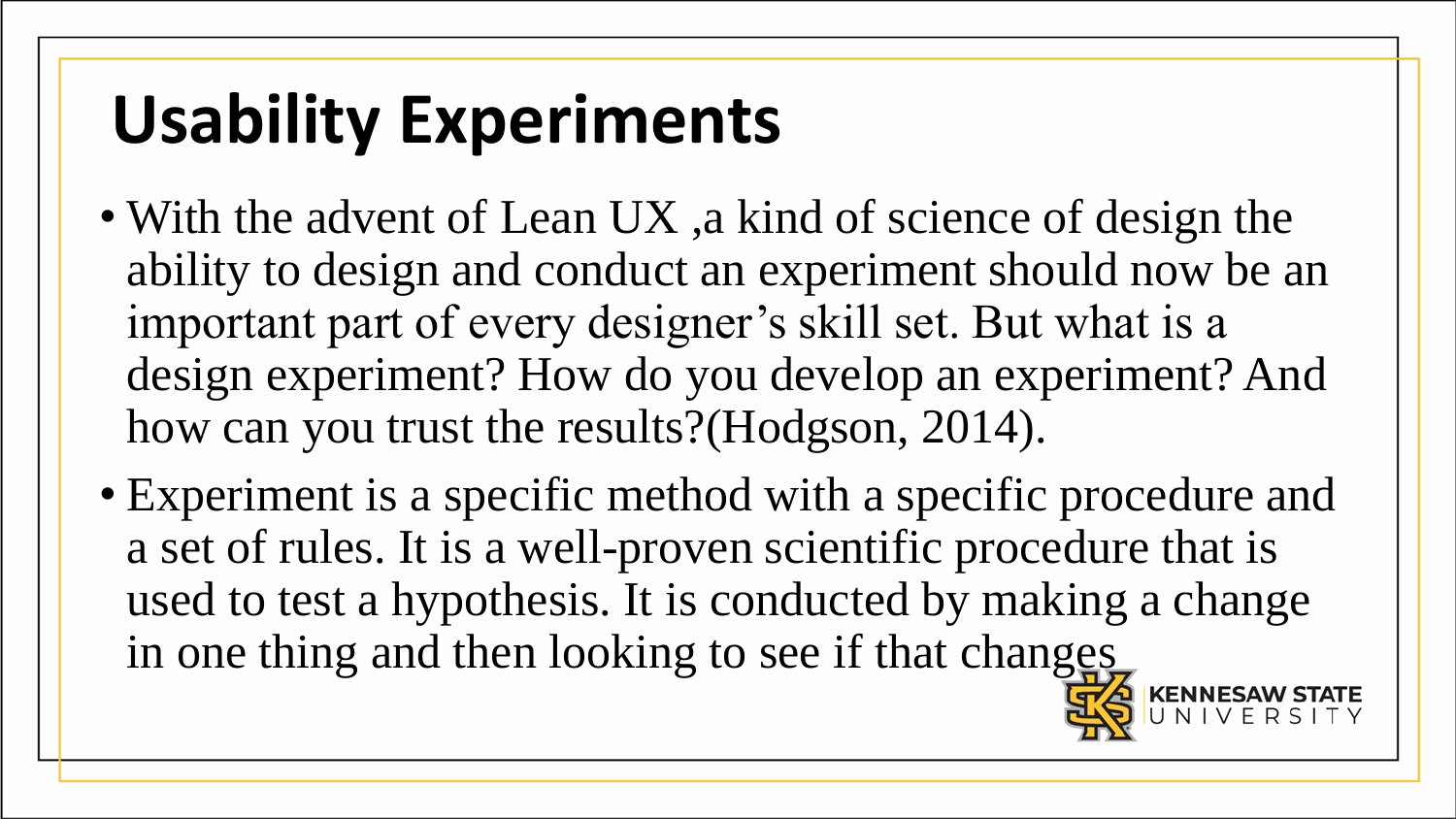the other thing. When running an experiment, a hypothesis need to be created , participants assigned and measure user behavior.

**Create Hypothesis:** Experimental design begins with a hypothesis ,a guess about causation. This is what we're going to test in our experiment. Hypothesis must not only be testable, but it must also be falsifiable. It is important because we can't actually prove a hypothesis to be true: we can only show that it is false

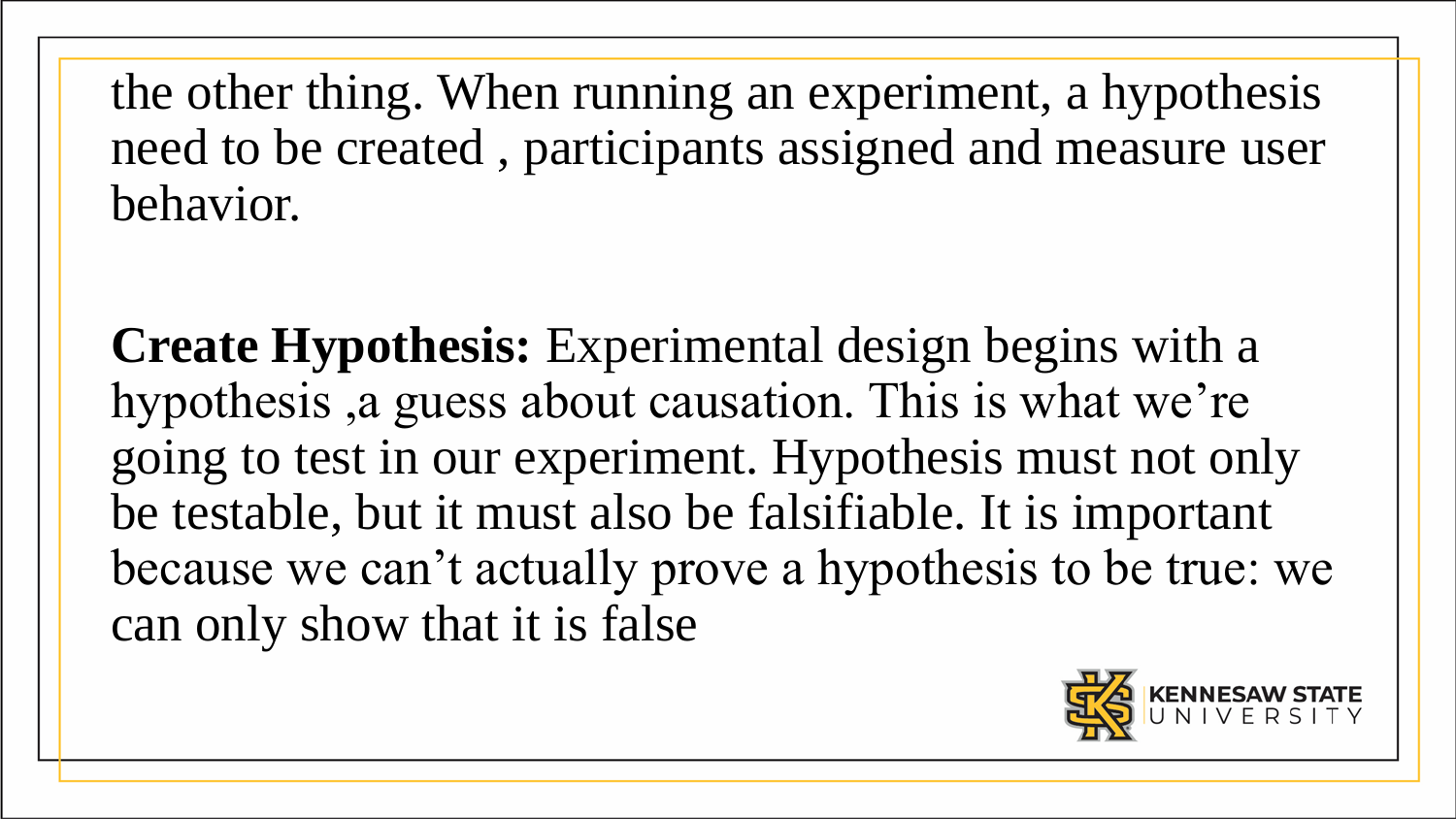**Assign participants:** Assigning participants to the test itself. Behavioral measures performance differs considerably between test users.

#### **Measuring User behavior:** These fall under four categories.

- Latency
- Frequency
- Duration
- Intensity

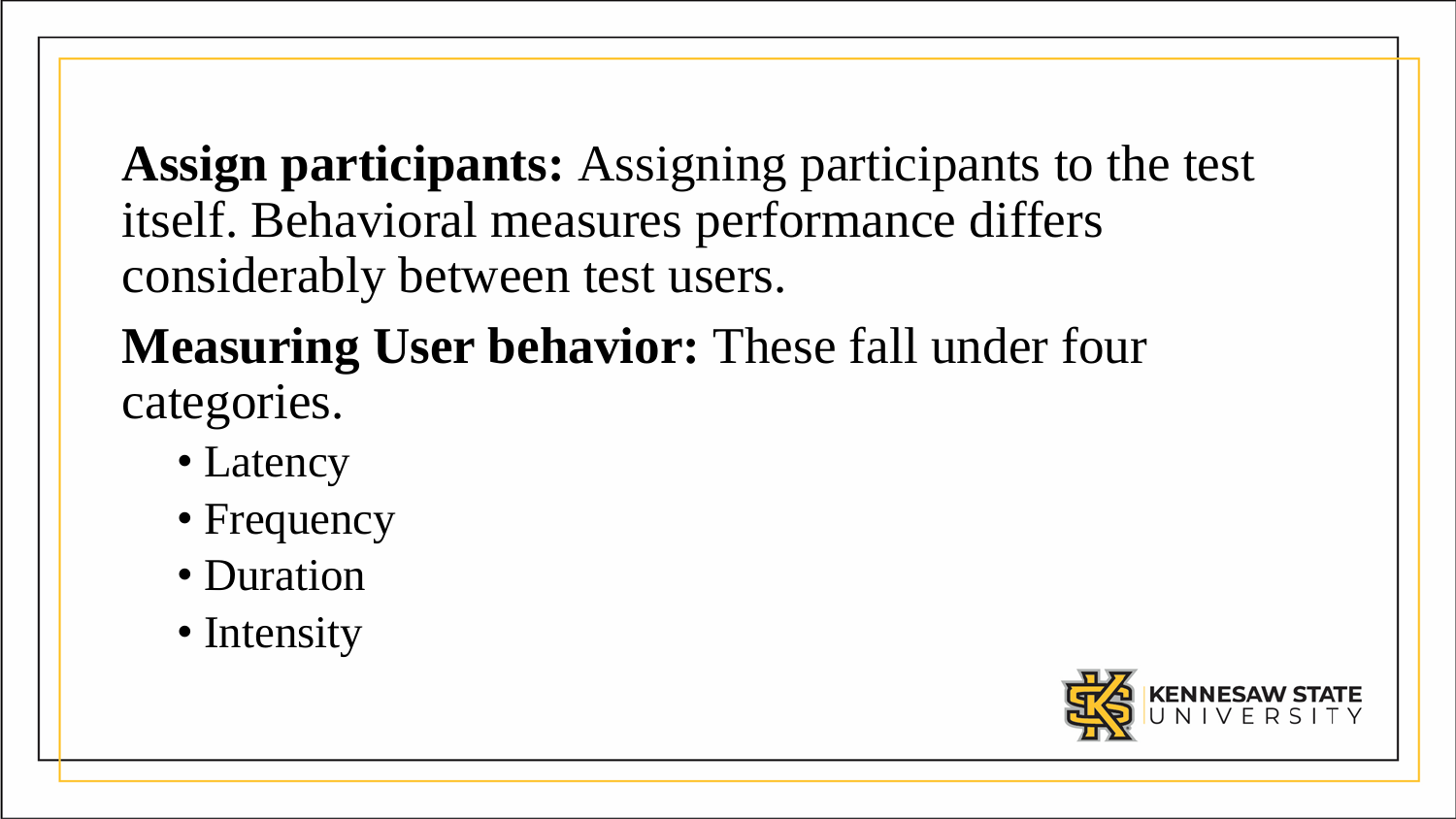- **Latency:** Refers to the time that passes from the presentation of a stimulus to the start of a particular behavior.
- **Frequency :** Is the number of episodes of a particular behavior per unit of time.
- **Duration :** The amount of time that a specific behavior takes.
- **Intensity :** Is the breadth of an action. This often requires dividing a behavior into discrete components and then measuring how many times a component occurs per task or per unit of time.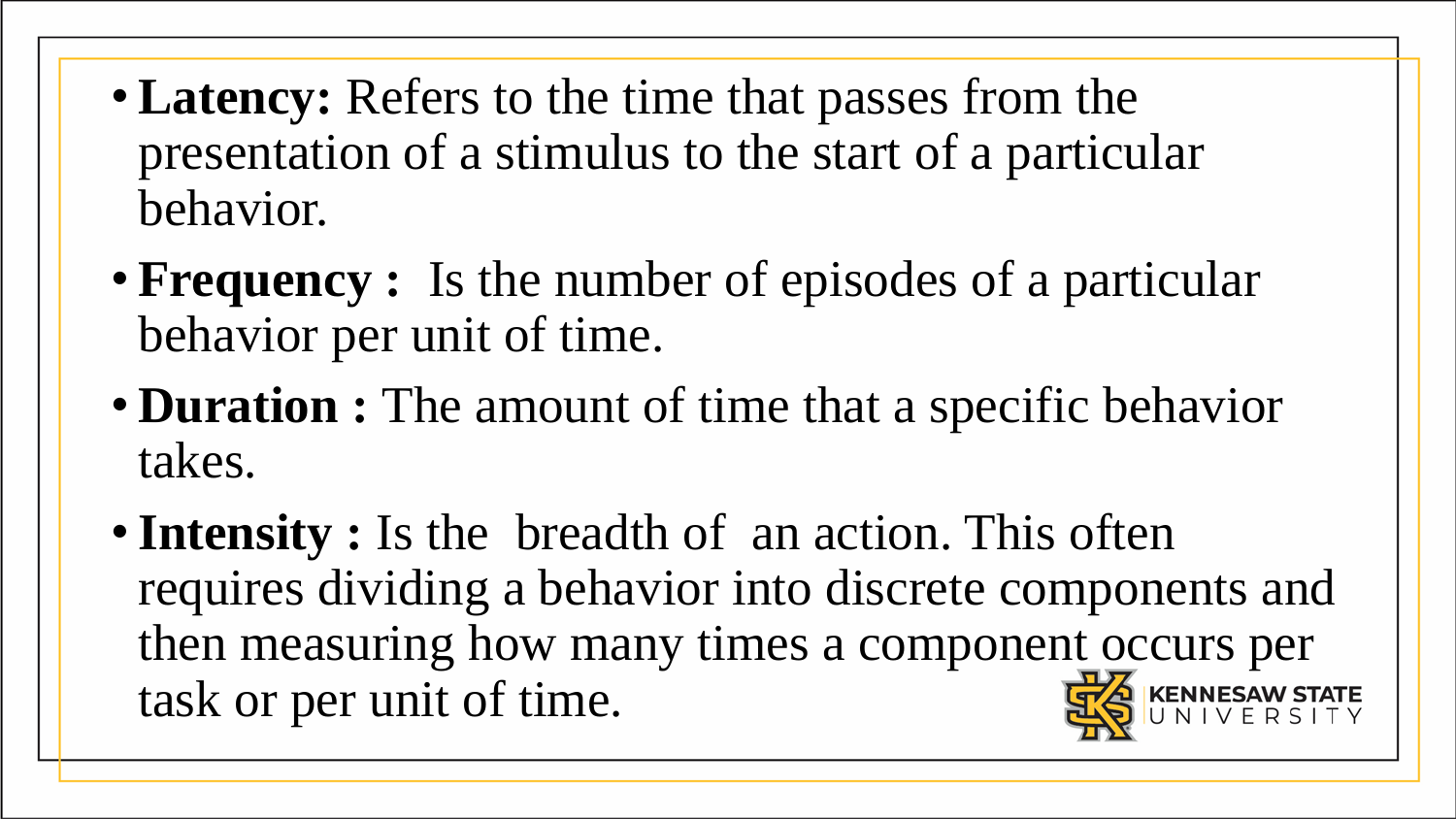## **Analysis and Report of Usability**

- When reporting results from a usability test, focus should be primarily on findings and recommendations that are differentiated by levels of severity.
- In general, the report should include a methodology, background summary, test results, recommendations and findings.
- Several types of data will have been collected at the end of usability testing depending on the metrics identified in the test plan. Finding can have implications for other pages in the site.

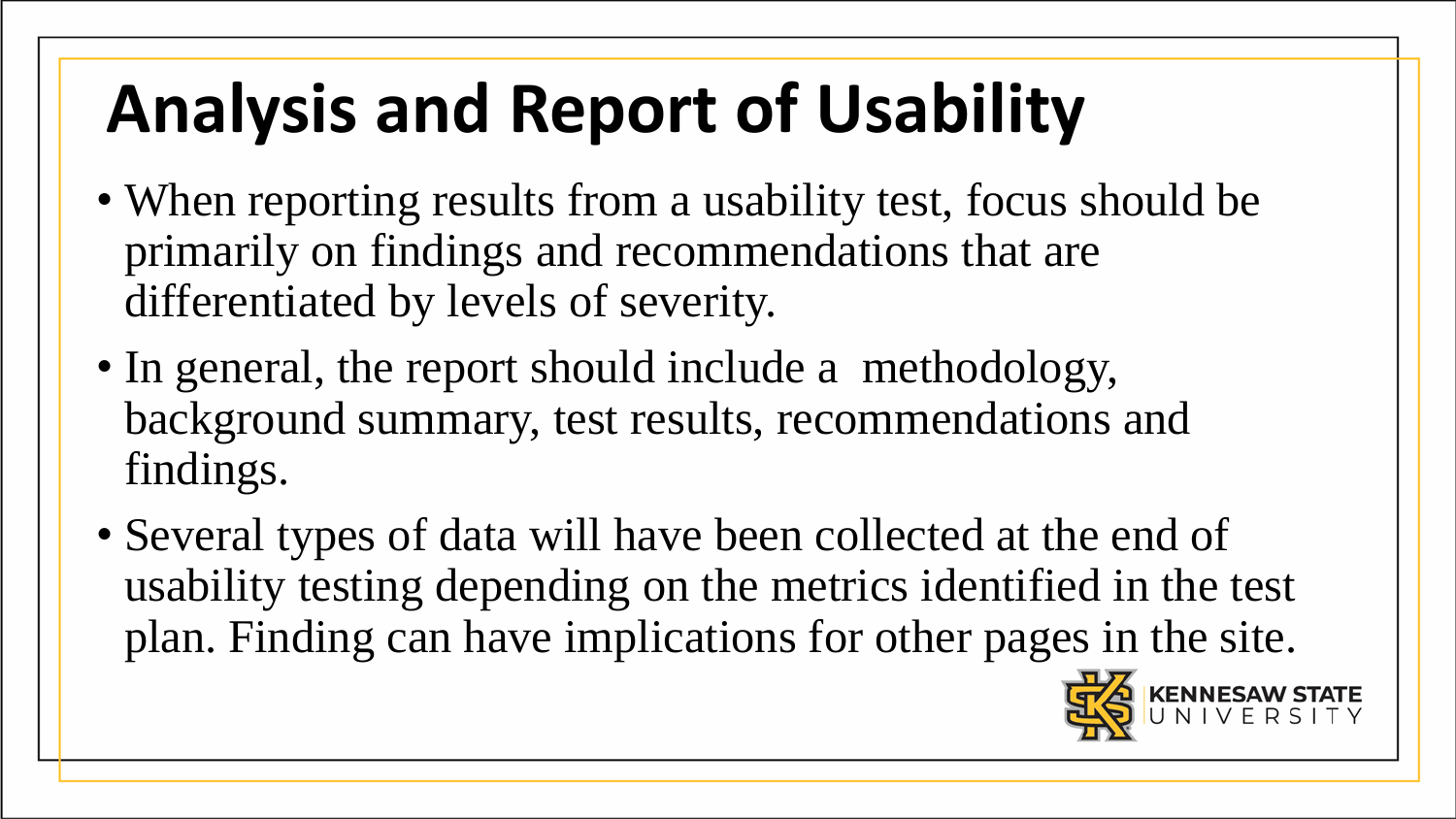The cost of supporting users of a poorly designed site is much higher than the cost of fixing the site while it is being developed.

As you are reviewing the data, consider how global the problem is throughout the site and how severe or serious the problem is. Prioritizing the updates that the users need.

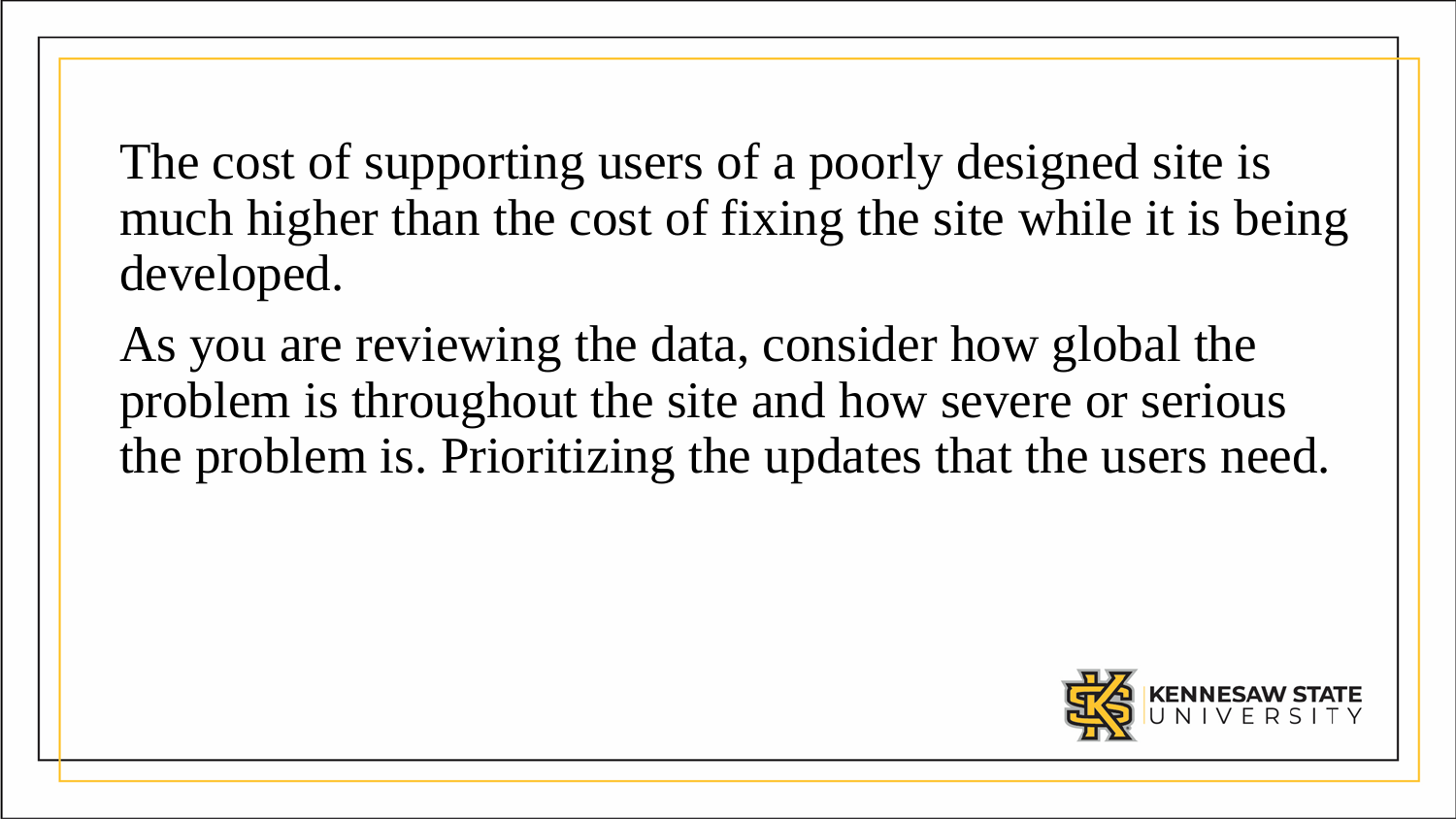For example, you may find that users could not find what they needed on the page because of text density. You could say that just that page needed to be fixed but you should also consider how many other pages are equally dense with text.

Some problems contribute more to participants not being able to complete the scenarios than others. To help differentiate, you should note the severity of the problems on a three- or four-point scale. example:

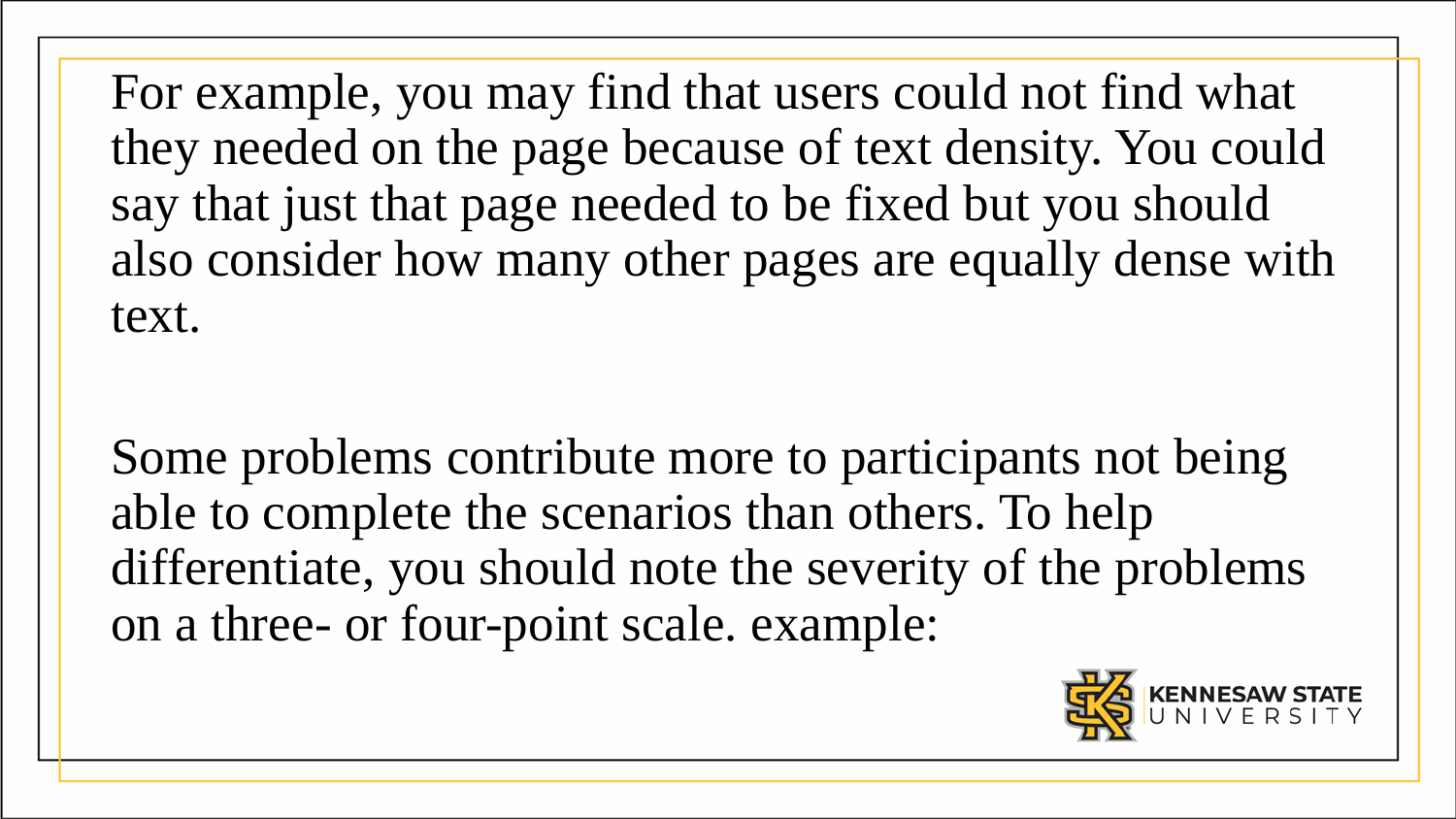- **Critical**: If we do not fix this, users will not be able to complete the scenario.
- **Serious**: Many users will be frustrated if we do not fix this; they may give up.
- **Minor**: Users are annoyed, but this does not keep them from completing the scenario. This should be revisited later.

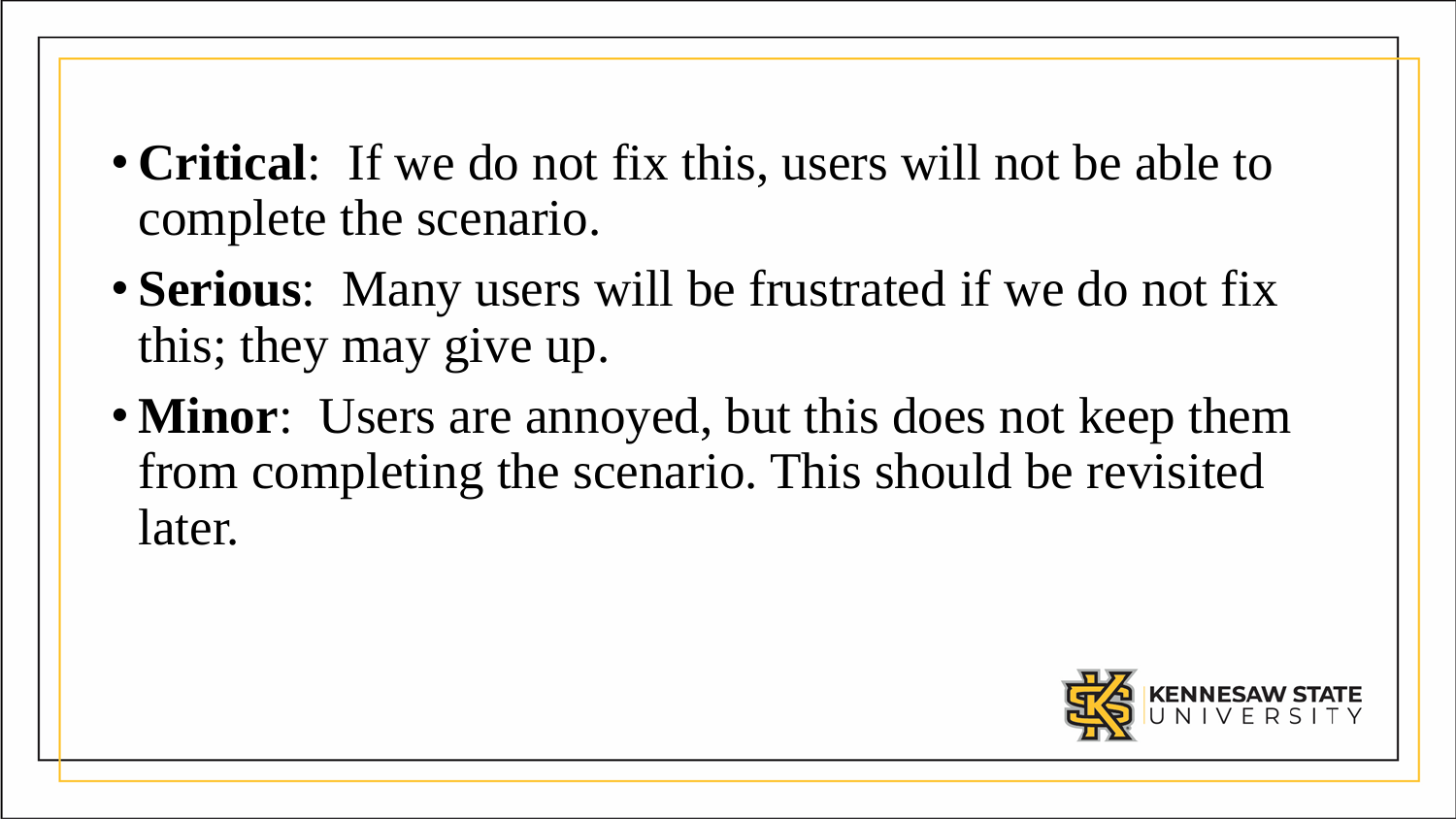### **Statistics**

- It's not feasible to design an experiment without also pondering about the kind of analysis that will be needed to carry out on the data.
- A question that always emerges during the presentation of customer research is: "Are the results significant?" Having gone to the trouble of designing and conducting a good experiment, it's important to realize what this question is really asking.
- What the question is really asking is if we got the result by chance or how assured can we be that the changes we have measured in our dependent variable really were caused by changing our independent variable?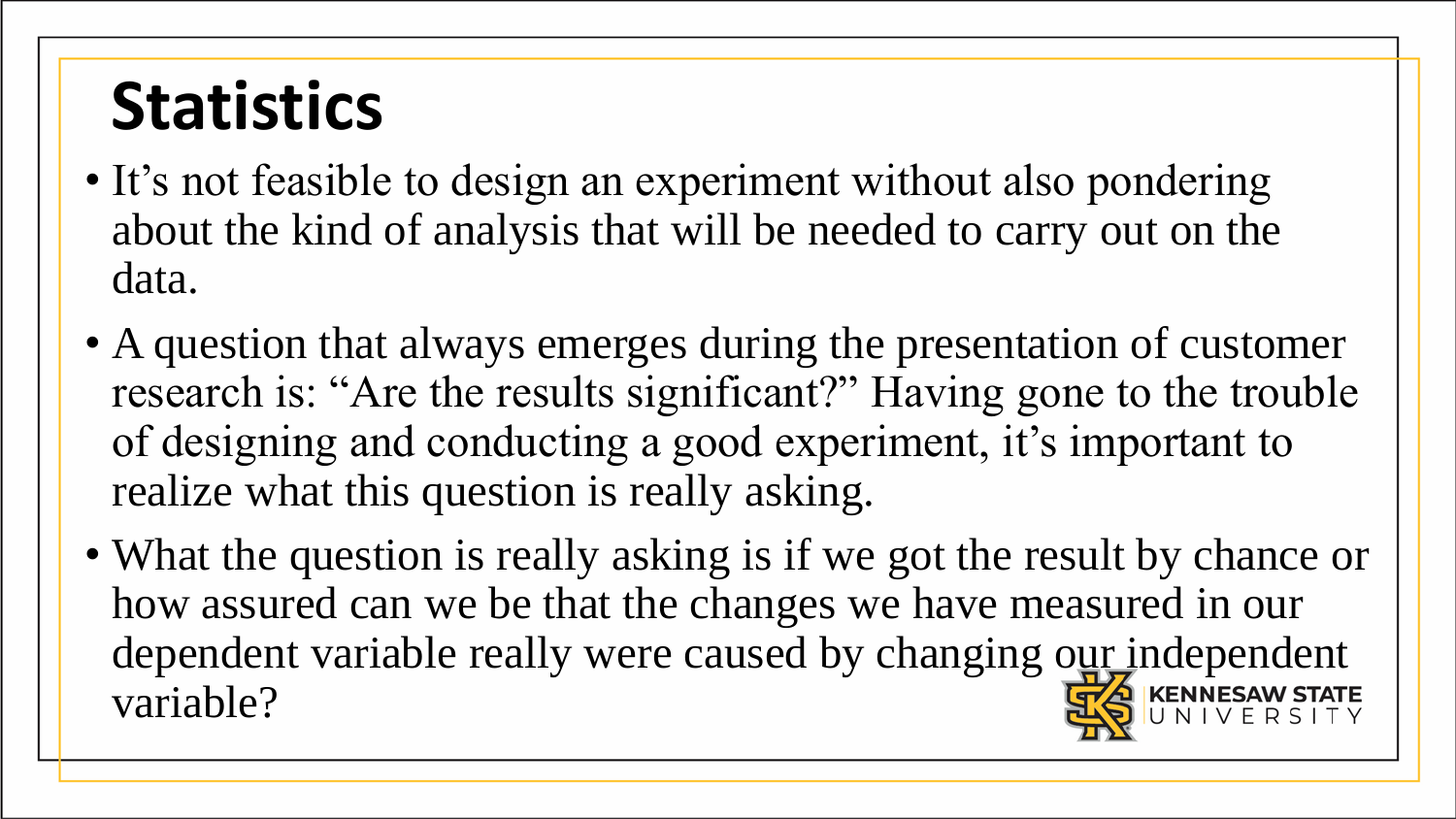#### External References

*Barnum, C. M. (2011, July 05). Usability Testing Essentials: Ready, Set....Test! Retrieved June 19, 2019, from <https://ieeexplore.ieee.org/abstract/document/5940190/citations#citations>*

*Nielson, J. (2012, January 04). Usability 101: Introduction to Usability. Retrieved June 23, 2019, from<https://www.nngroup.com/articles/usability-101-introduction-to-usability>*

*Mills, C., & Dye, K. (1985). Usability Testing: User Reviews. Technical Communication, 32(4), 40-44. Retrieved from <http://www.jstor.org/stable/43094561>*

*Hsu, F. C. (2018). User Satisfaction and System Environment Convenience for Interface Design of Mobile Games. Retrieved June 23, 2019, from [http://ekolojidergisi.com/download/user-satisfaction-and-system-environment-convenience](http://ekolojidergisi.com/download/user-satisfaction-and-system-environment-convenience-for-interface-design-of-mobile-games-5426.pdf)for-interface-design-of-mobile-games-5426.pdf*

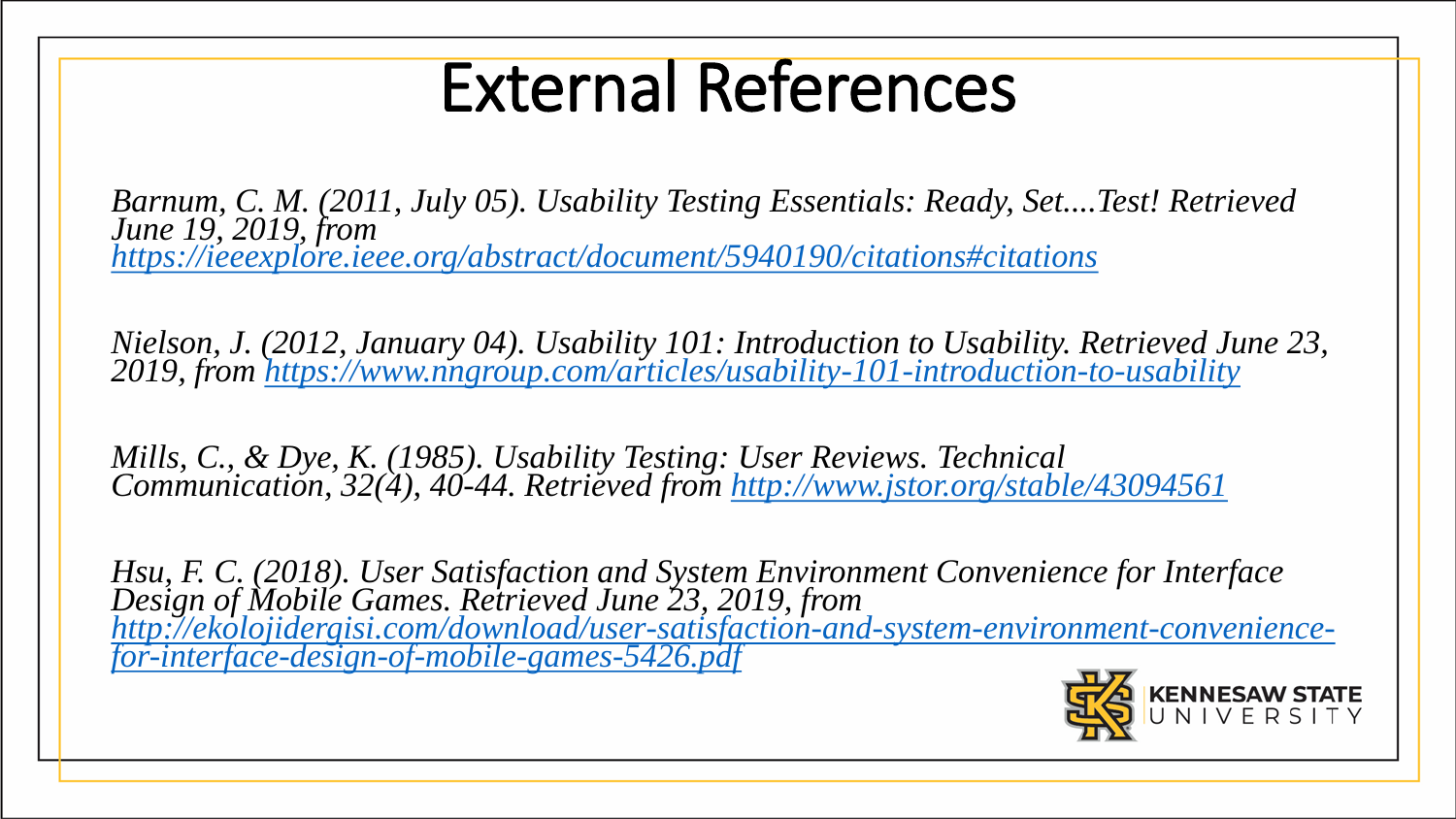*Dumas, J. S., & Redish, J. C. (1999). A Practical Guide To Usability Testing. Retrieved June 24, 2019, from [https://books.google.com/books?hl=en&lr=&id=4lge5k\\_F9EwC&oi=fnd&p](https://books.google.com/books?hl=en&lr=&id=4lge5k_F9EwC&oi=fnd&pg=PR9&dq=purpose of usability testing&ots=vri67He6tF&sig=ShmRB76jH6rcMAAtJsee4eTJRA) g=PR9&dq=purpose of usability testing&ots=vri67He6tF&sig=ShmRB76jH6rcMAAtJsee4eTJRA*

*Yudhoatmojo S. B., & Sutendi S. F. (2017). Empirical Study on the Use of Two Remote Asynchronous Usability Testing Methods. Retrieved June 24, 2019, [from https://iopscience.iop.org/article/10.1088/1742-](https://iopscience.iop.org/article/10.1088/1742-6596/1193/1/012017/meta) 6596/1193/1/012017/meta*

Long, D., Capan, M., Masciloli, S., Weldon, D., Arnold, R., & Miller, K. *(2018, August). Evaluation of User-Interface Alerts Displays for Clinical Decision Support Systems for Sepsis. CriticalCareNurse. Retrieved July 8, 2019, from <http://ccn.aacnjournals.org/content/38/4/46.short>*

VERSITY